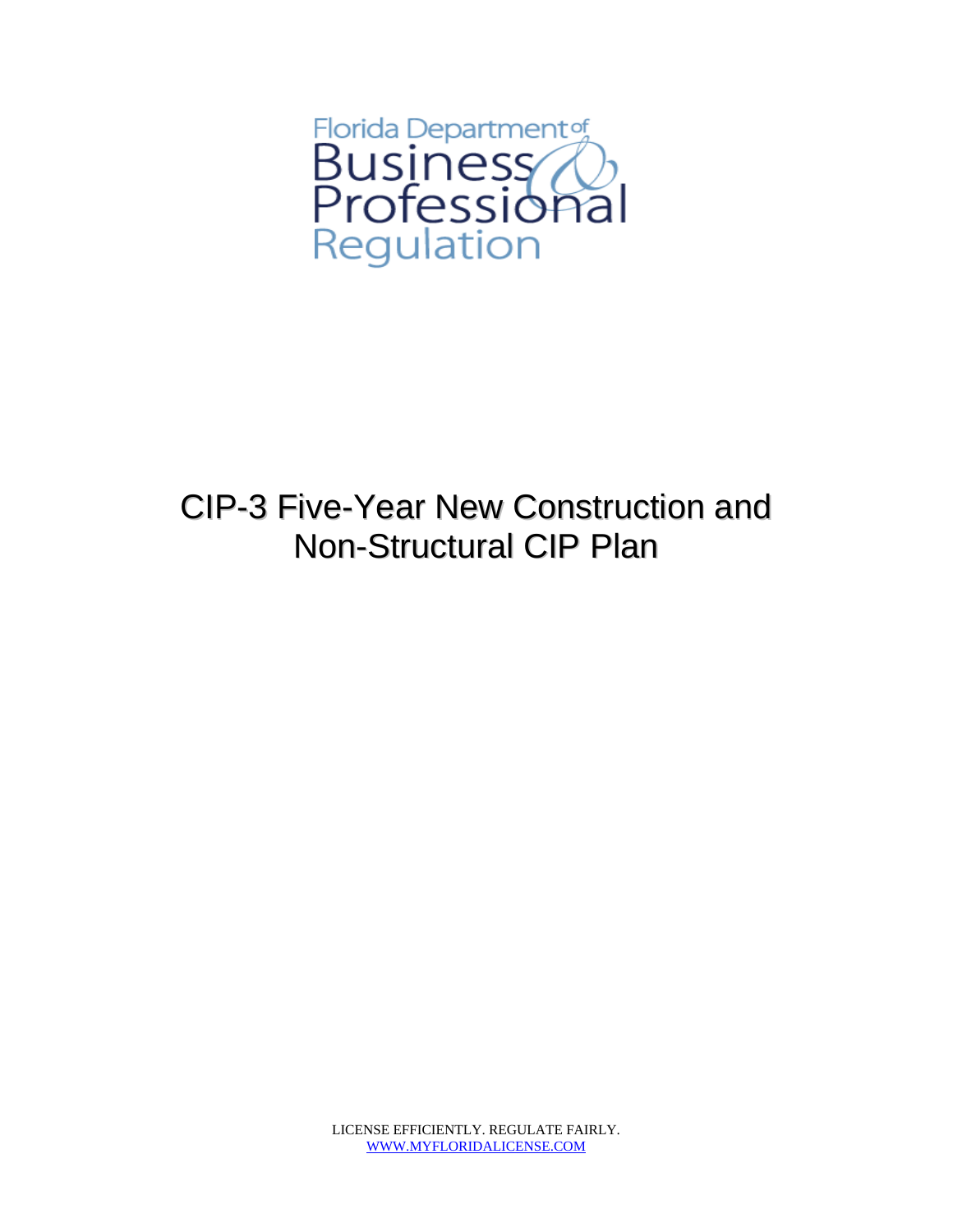## **CIP-3: Short-Term Project Explanation**

| Agency:                                         | Department of Business and Professional |                                      |                                         | <b>Agency Priority:</b>            |                                                       |                        |                                    |  |  |
|-------------------------------------------------|-----------------------------------------|--------------------------------------|-----------------------------------------|------------------------------------|-------------------------------------------------------|------------------------|------------------------------------|--|--|
| <b>Budget Entity and</b>                        | Regulation                              |                                      |                                         |                                    |                                                       |                        |                                    |  |  |
| <b>Budget Entity Code:</b>                      | 79000000000                             |                                      | <b>Project Category:</b>                |                                    |                                                       |                        |                                    |  |  |
| <b>Appropriation</b>                            |                                         |                                      |                                         |                                    |                                                       |                        |                                    |  |  |
| <b>Category Code:</b>                           | N/A                                     |                                      |                                         | <b>LRPP Narrative Page:</b>        |                                                       |                        |                                    |  |  |
| <b>PROJECT TITLE:</b>                           | N/A - No Projects                       |                                      |                                         |                                    |                                                       |                        |                                    |  |  |
| <b>Statutory Authority:</b>                     |                                         |                                      |                                         |                                    |                                                       |                        |                                    |  |  |
| To be Constructed by:                           |                                         | Contract?<br>(Y/N)                   | YES NO                                  | <b>Force Acct.?</b><br>(Y/N)       | YES NO                                                |                        |                                    |  |  |
| <b>Facility</b><br><b>Type</b>                  | <b>Service</b><br>Load                  | <b>Planned</b><br><b>Used Factor</b> | <b>User Stations</b><br><b>Required</b> | <b>Existing</b><br><b>Stations</b> | <b>New User</b><br><b>Stations</b><br><b>Required</b> | <b>Space</b><br>Factor | <b>Net Area</b><br><b>Required</b> |  |  |
|                                                 |                                         |                                      |                                         |                                    |                                                       |                        |                                    |  |  |
| <b>Geographic Location:</b>                     |                                         |                                      |                                         |                                    |                                                       |                        |                                    |  |  |
| <b>County:</b>                                  |                                         |                                      |                                         |                                    |                                                       |                        |                                    |  |  |
| <b>Facility</b>                                 | <b>Net Area</b>                         | <b>Efficiency</b>                    | <b>Gross Area</b>                       | <b>Unit Cost</b>                   | <b>Construction</b>                                   | Occupancy              |                                    |  |  |
| <b>Type</b>                                     | (square feet)                           | Factor                               | (square feet)                           |                                    | Cost                                                  | <b>Date</b>            |                                    |  |  |
|                                                 |                                         |                                      |                                         |                                    |                                                       |                        |                                    |  |  |
|                                                 |                                         |                                      |                                         |                                    |                                                       |                        |                                    |  |  |
| <b>Schedule of Project Components</b>           |                                         | FY 2013-14                           | FY 2014-15                              | FY 2015-16                         | FY 2016-17                                            | FY 2016-17             |                                    |  |  |
| <b>1. Basic Construction Costs</b>              |                                         | \$                                   | \$                                      | \$                                 | \$                                                    | \$                     |                                    |  |  |
| a. Construction Cost                            |                                         |                                      |                                         |                                    |                                                       |                        |                                    |  |  |
| b. Permits, Inspections,<br><b>Impact Fees</b>  |                                         |                                      |                                         |                                    |                                                       |                        |                                    |  |  |
| c. Communication requirements                   |                                         |                                      |                                         |                                    |                                                       |                        |                                    |  |  |
| (conduits, wiring, etc.)                        |                                         |                                      |                                         |                                    |                                                       |                        |                                    |  |  |
| d. Utilities outside building                   |                                         |                                      |                                         |                                    |                                                       |                        |                                    |  |  |
| e. Site Development                             |                                         |                                      |                                         |                                    |                                                       |                        |                                    |  |  |
| (roads, paving, etc.)                           |                                         |                                      |                                         |                                    |                                                       |                        |                                    |  |  |
| f. Energy efficient                             |                                         |                                      |                                         |                                    |                                                       |                        |                                    |  |  |
| equipment                                       |                                         |                                      |                                         |                                    |                                                       |                        |                                    |  |  |
| g. Art allowance                                |                                         |                                      |                                         |                                    |                                                       |                        |                                    |  |  |
| (Section 255.043, Florida Statutes)<br>h. Other |                                         |                                      |                                         |                                    |                                                       |                        |                                    |  |  |
|                                                 |                                         |                                      |                                         |                                    |                                                       |                        |                                    |  |  |
| Subtotal:                                       |                                         | \$                                   | \$                                      | $\mathbb{S}$                       | $\boldsymbol{\mathsf{S}}$                             | \$                     |                                    |  |  |